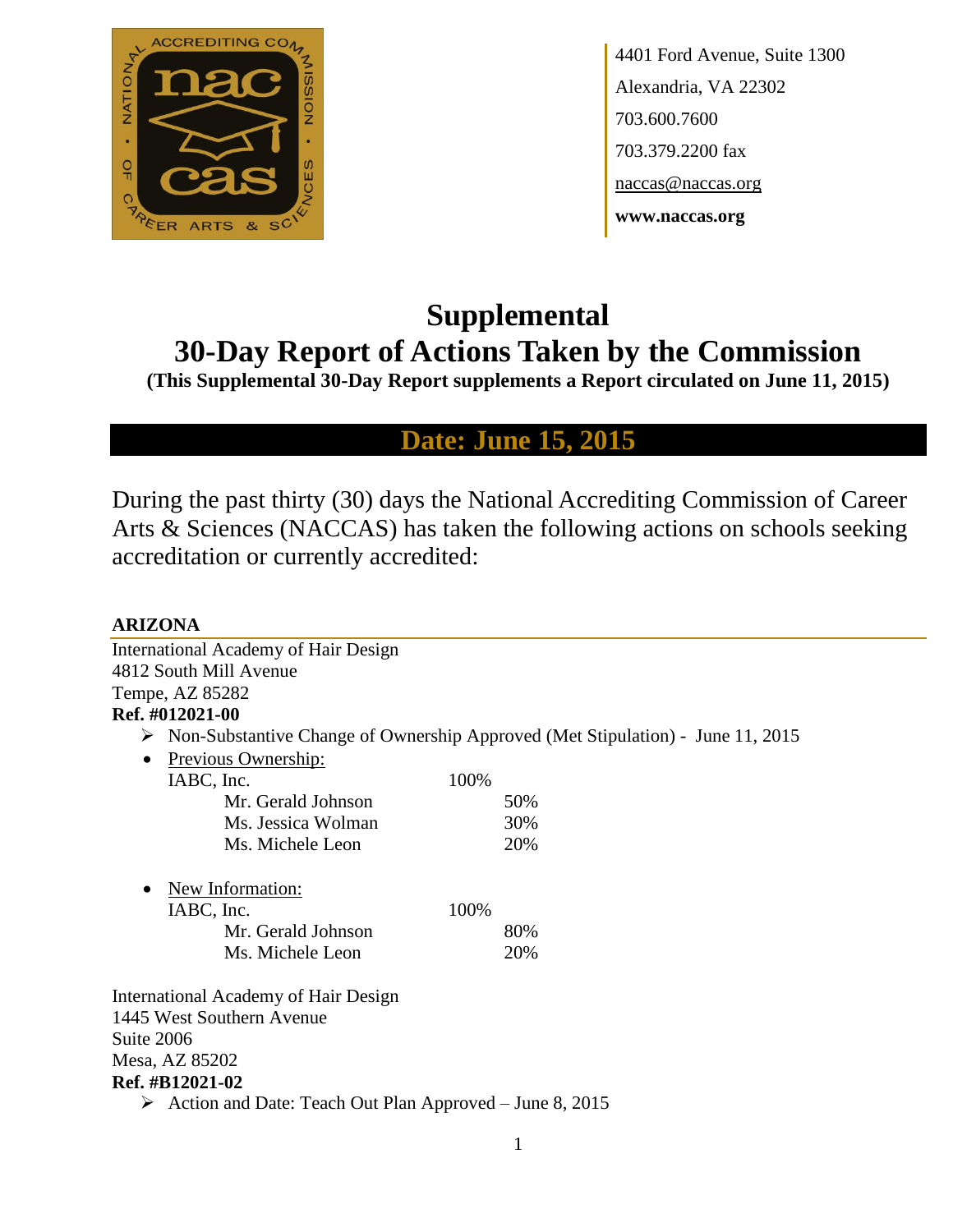International Academy of Hair Design 7611 West Thomas Road, Suite F001-F004 Phoenix, AZ 85051 **Ref. #B12021-03**

- Action and Date: Non-Substantive Change of Ownership Approved (Met Stipulation) June 11, 2015
- Previous Ownership: IABC, Inc. 100% Mr. Gerald Johnson 50% Ms. Jessica Wolman 30% Ms. Michele Leon 20%
- New Information: IABC, Inc. 100% Mr. Gerald Johnson 80% Ms. Michele Leon 20%

International Academy of Hair Design 9617 North Metro Parkway, Space 2112 Phoenix, AZ 85051

# **Ref. #B12021-04**

- Action and Date: Non-Substantive Change of Ownership Approved (Met Stipulation) June 11, 2015
- Previous Ownership:

| IABC, Inc.         | 100% |
|--------------------|------|
| Mr. Gerald Johnson | 50%  |
| Ms. Jessica Wolman | 30%  |
| Ms. Michele Leon   | 20%  |
|                    |      |

| • New Information: |       |
|--------------------|-------|
| IABC, Inc.         | 100\% |
| Mr. Gerald Johnson | 80%   |
| Ms. Michele Leon   | 20%   |

All American Barber Academy L.P. Next Renewal Date: May 2018 5834 North 43<sup>rd</sup> Avenue Previous Ref. #I13061-00 Glendale, AZ 85301 **Ref. #012070-00**

 $\triangleright$  Action and Date: Initial Accreditation Granted – June 8, 2015

# **ARKANSAS**

Searcy Beauty College 1004 South Main Street Searcy, AR 72143 **Ref. #013026-00**  $\triangleright$  Action and Date: Change of Control Approved with Stipulations – June 8, 2015

• Current Ownership: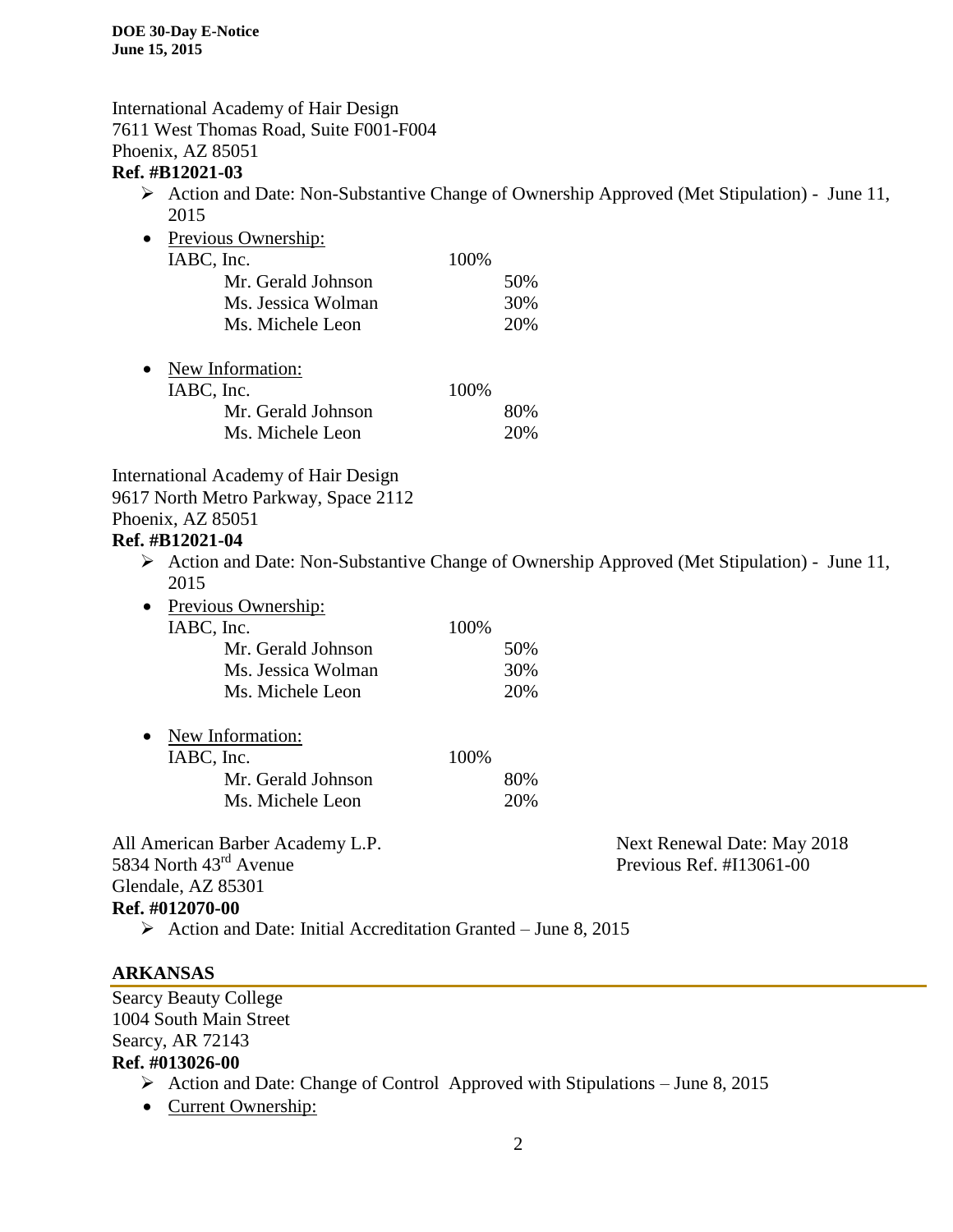|           | Searcy Beauty College, Inc. | 100% |       |
|-----------|-----------------------------|------|-------|
|           | Mrs. Clifteen Barker        |      | 50%   |
|           | Mrs. Colita Moye            |      | 50%   |
| $\bullet$ | New Ownership:              |      |       |
|           | Searcy Beauty College, Inc. | 100% |       |
|           | Ms. Clifteen Barker         |      | 100\% |
|           |                             |      |       |

100 Cones Road Hot Springs, AR 71901 **Ref. #013027-00**

Hot Springs Beauty College Next Renewal Date: May 2021

# Action and Date: Renewal of Accreditation – June 8, 2015

# **CALIFORNIA**

Marinello School of Beauty 1837 South La Cienega Boulevard, Suite A Los Angeles, CA 90035 **Ref. #B14014-01**

- $\triangleright$  Action and Date: Change of Location Approved June 8, 2015
- Previous Location: 6111 Wilshire Avenue Los Angeles, CA 90048
- New Location: 1837 South La Cienega Boulevard, Suite A Los Angeles, CA 90035
- Previous Expanded Campus Address: 567 South Fairfax Avenue Los Angeles, CA 90036
- New Expanded Campus Address: 1801 South La Cienega Boulevard, Suite 301 Los Angeles, CA 90035

Bellus Academy 1073 East Main Street El Cajon, CA 92021 **Ref. #014054-00**

- Action and Date: Non-Substantive Change of Contact Person Acknowledged June 9, 2015
- Previous Contact Person: Lynelle Lynch
- New Contact Person: Mr. David Taylor

Bellus Academy 1073 East Main Street El Cajon, CA 92021 **Ref. #014054-00**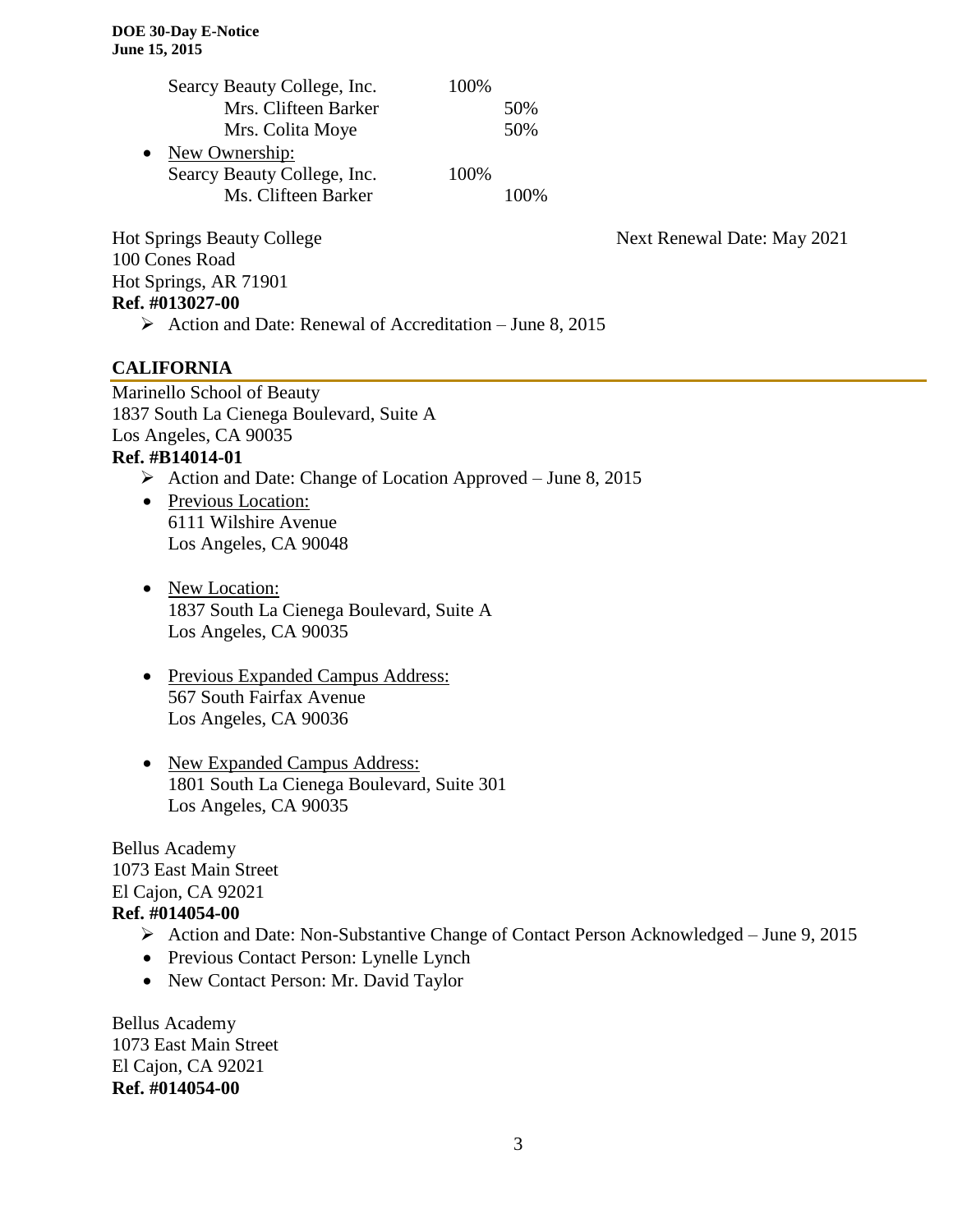- $\triangleright$  Action and Date: Non-Substantive Change of Addition of New Program Acknowledged with a Stipulation – June 9, 2015
- New Program: Barbering 1500 Clock Hours

Bellus Academy

1073 East Main Street El Cajon, CA 92021

# **Ref. #014054-00**

- $\triangleright$  Action and Date: Non-Substantive Change in Program Hours Acknowledged with a Stipulation June 9, 2015
- Previous Program Length: Esthetics 103 1200 Clock Hours
- New Program Length: Esthetics 103 900 Clock Hours

Bellus Academy 1520 East Plaza Boulevard National City, CA 91950

# **Ref. #014055-00**

- Action and Date: Non-Substantive Change of Contact Person Acknowledged June 9, 2015
- Previous Contact Person: Lynelle Lynch
- New Contact Person: Mr. David Taylor

Marinello School of Beauty 955 South Monroe Street Santa Clara, CA 95050

# **Ref. #014126-00**

- Action and Date: Non-Substantive Change of Addition of New Program Acknowledged June 9, 2015
- New Program: Barbering 1500 Clock Hours

Marinello School of Beauty 22641 Main Street Hayward, CA 94541 **Ref. #B14126-03**

- Action and Date: Non-Substantive Change of Addition of New Program Acknowledged June 9, 2015
- New Program: Barbering 1500 Clock Hours

#### Hilltop Beauty School Next Renewal Date: January 2019

6317 Mission Street Daly City, CA 94014 **Ref. #014207-00**

 $\triangleright$  Action and Date: Renewal of Accreditation – June 8, 2015

Salon Success Academy 208-210 West Highland Avenue San Bernardino, CA 92405 **Ref. #014215-00**

Action and Date: Change of Location Approved with Stipulations – June 8, 2015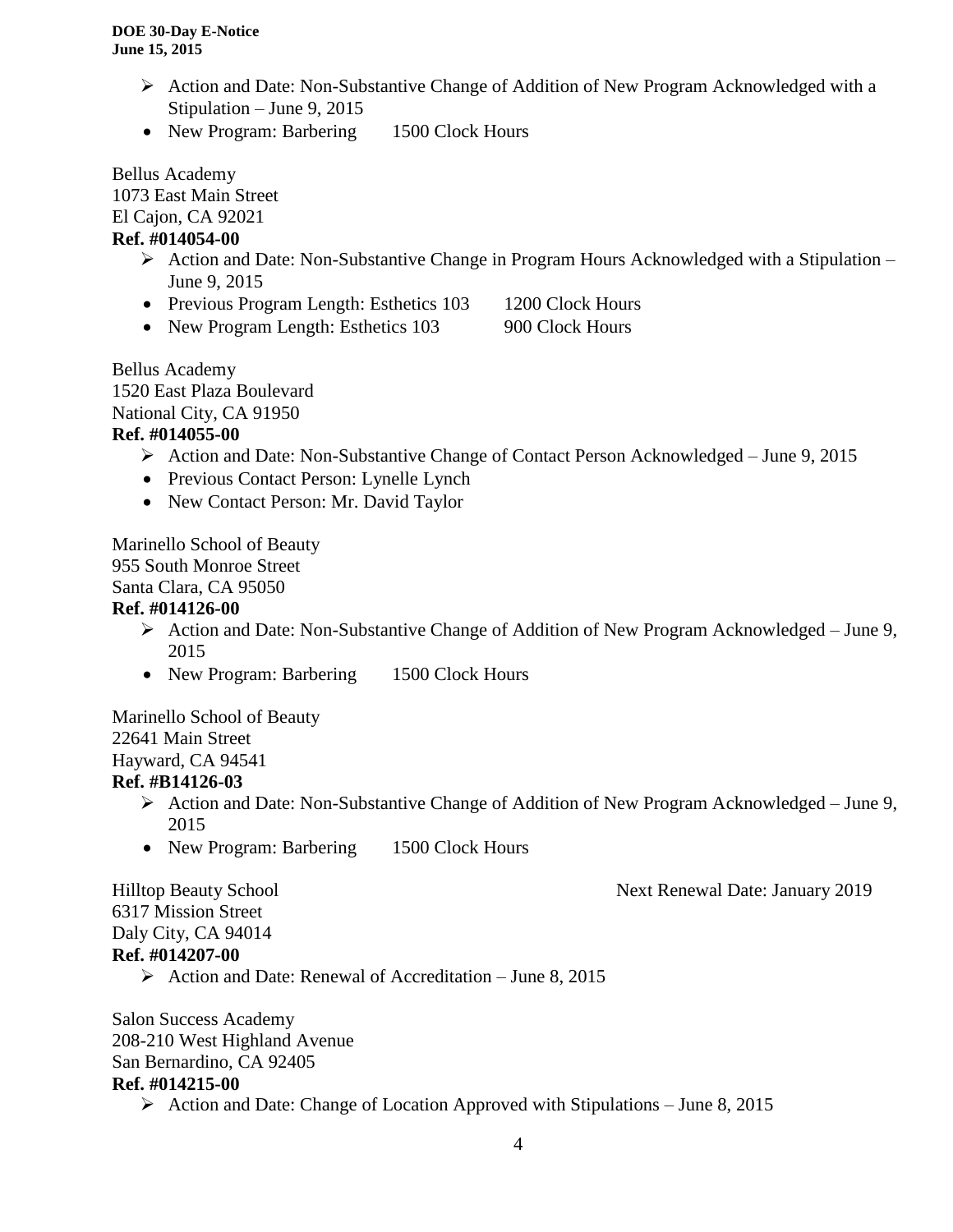- Previous Location: 208-210 West Highland Avenue, San Bernardino, CA 92405
- New Location: 6780 Indiana Avenue, Suite #200, Riverside, CA 92506

Bellus Academy

13266 Poway Road

Poway, CA 92064

# **Ref. #014240-00**

- Action and Date: Non-Substantive Change of Contact Person Acknowledged June 9, 2015
- Previous Contact Person: Lynelle Lynch
- New Contact Person: Mr. David Taylor

COBA Academy

102 North Glassell Street

Orange, CA 92866

# **Ref. #014325-00**

 $\triangleright$  Action and Date: Implement Decision of the Appeal Panel (Appeal Granted) and Remove Probation – June 8, 2015

Northern California Institute of Cosmetology, Inc.

601 East  $14<sup>th</sup>$  Street

San Leandro, CA 94577

# **Ref. #014352-00**

- $\triangleright$  Action and Date: Addition of New Program Approved with a Stipulation and Probation Continued June 8, 2015
- New Program: Barbering 1500 Clock Hours

TONI & GUY Hairdressing Academy

1019 South Main Street

# Manteca, CA 95337

# **Ref. #014391-00**

- $\triangleright$  Action and Date: Non-Substantive Expansion of Campus Acknowledged with Stipulations June 9, 2015
- Expanded Campus Facility:1031 South Main Street, Manteca, CA 95337

My Beauty & Barber College 6100 Mack Road, Suite F Sacramento, CA 95823

# **Ref. #I13005-00**

- Action and Date: Non-substantive Change of Name and Alternative Name Acknowledged June 9, 2015
- Previous Name: My Beauty and Barber College
- New name: My Beauty & Barber College
- Previous Alternate Name: MBB College
- New Alternate Names: MBB College

My Beauty and Barber College

# **COLORADO**

College of International Esthetics, Inc.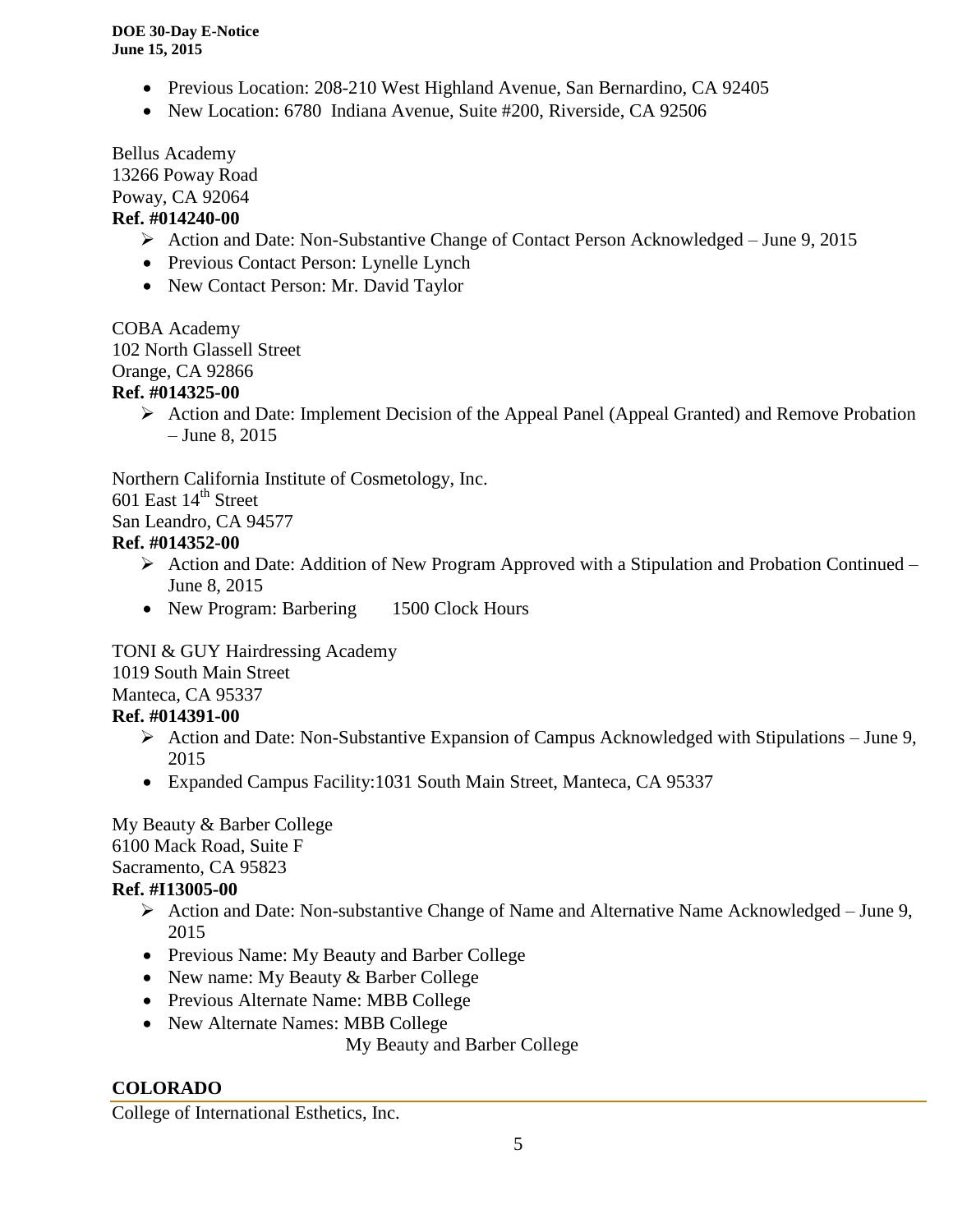7330 West 52<sup>nd</sup> Avenue, Unit T Arvada, CO 80002 **Ref. #015049-00**  $\triangleright$  Action and Date: Institution Continued on Financial Reporting Requirement – June 8, 2015

# **FLORIDA**

Bly's School of Cosmetology 1405 North West  $6<sup>th</sup>$  Street, Suite 110-120 Gainesville, FL 32601-4021 **Ref. #019133-00**

Action and Date: Institution Continued on Financial Monitoring – June 8, 2015

World Class Academy of Beauty Careers Next Renewal Date: May 2018 516 West Orange Avenue Previous Ref. #I14232-00 Tallahassee, FL 32310 **Ref. #019141-00**  $\triangleright$  Action and Date: Initial Accreditation Granted – June 8, 2015

# **GEORGIA**

Atlanta Beauty & Barber Academy 6088 Buford Highway Doraville, GA 30340 **Ref. #020035-00**

 $\triangleright$  Action and Date: Institution Removed from Monitoring (Placement) and Probation Continued – June 8, 2015

Aveda Institute Atlanta 1745 Peachtree Street, Northeast, Suite A Atlanta, GA 30309 **Ref. #B28069-03**  $\triangleright$  Action and Date: Institution Removed from Probation – June 8, 2015

#### **ILLINOIS**

Tri-County Beauty Academy 219 North State Street Litchfield, IL 62056 **Ref. #023027-00**

 $\triangleright$  Action and Date: Institution Removed from Low Outcomes Monitoring (Graduation, Placement and Licensure) – June 8, 2015

John Amico School of Hair Design 15301 South Cicero Avenue Oak Forest, IL 60452 **Ref. #023176-00**

- $\triangleright$  Action and Date: Addition of New Program Approved with Stipulations and a Directive June 8, 2015
- New Program: Nail Technology 350 Clock Hours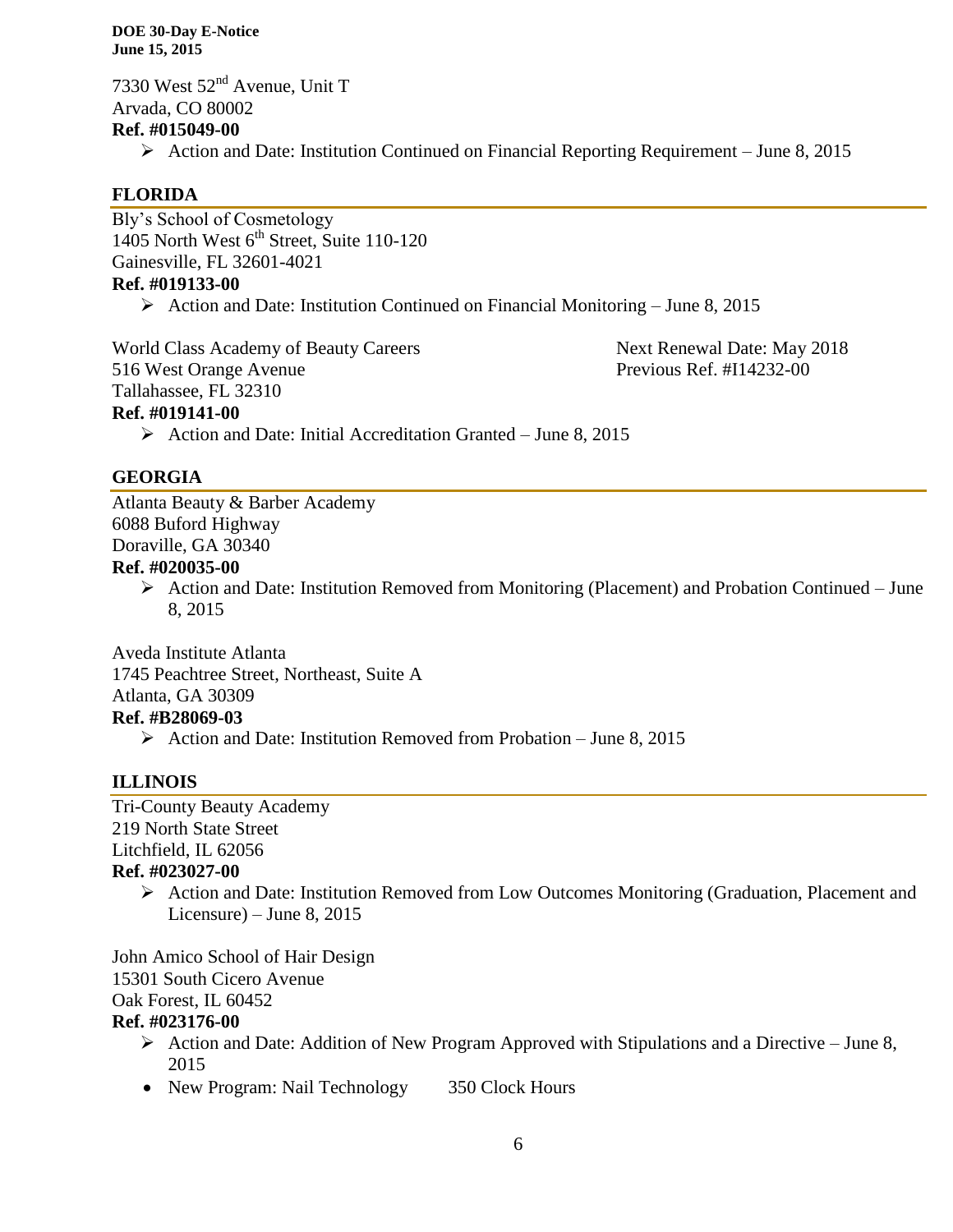John Amico School of Hair Design 15301 South Cicero Avenue Oak Forest, IL 60452

#### **Ref. #023176-00**

- $\triangleright$  Action and Date: Addition of New Program Approved with Stipulations June 8, 2015
- New Program: Esthetics 750 Clock Hours

John Amico School of Hair Design 15301 South Cicero Avenue Oak Forest, IL 60452 **Ref. #023176-00**

- $\triangleright$  Action and Date: Addition of New Program Approved with Stipulations June 8, 2015
- New Program: Nail Technology 600 Clock Hours

Creative Touch Cosmetology School, LLC Next Renewal Date: September 2016 234 East 3<sup>rd</sup> Street Waterloo, IL 62298 **Ref. #023184-00**

 $\triangleright$  Action and Date: Renewal of Accreditation – June 8, 2015

Creative Touch Cosmetology School, LLC 234 East 3<sup>rd</sup> Street Waterloo, IL 62298 **Ref. #023184-00**

Action and Date: Institution Removed from Probation – June 8, 2015

Cosmetology Training Center Next Renewal Date: January 2017 3408 West North Avenue Stone Park, IL 60165

#### **Ref. #023188-00**

 $\triangleright$  Action and Date: Renewal of Accreditation – June 8, 2015

Cosmetology Training Center Next Renewal Date: January 2017

3408 West North Avenue

Stone Park, IL 60165

#### **Ref. #023188-00**

 Action and Date: Implement Decision of the Appeal Panel (Appeal Granted) and Remove Probation – June 8, 2015

## **INDIANA**

Merrillville Beauty College 48 West  $67<sup>th</sup>$  Place Merrillville, IN 46410 **Ref. #024009-00**

 $\triangleright$  Action and Date: Change of Location Denied (With the Right to Appeal) – June 8, 2015

Knox Beauty College 320 East Culver Road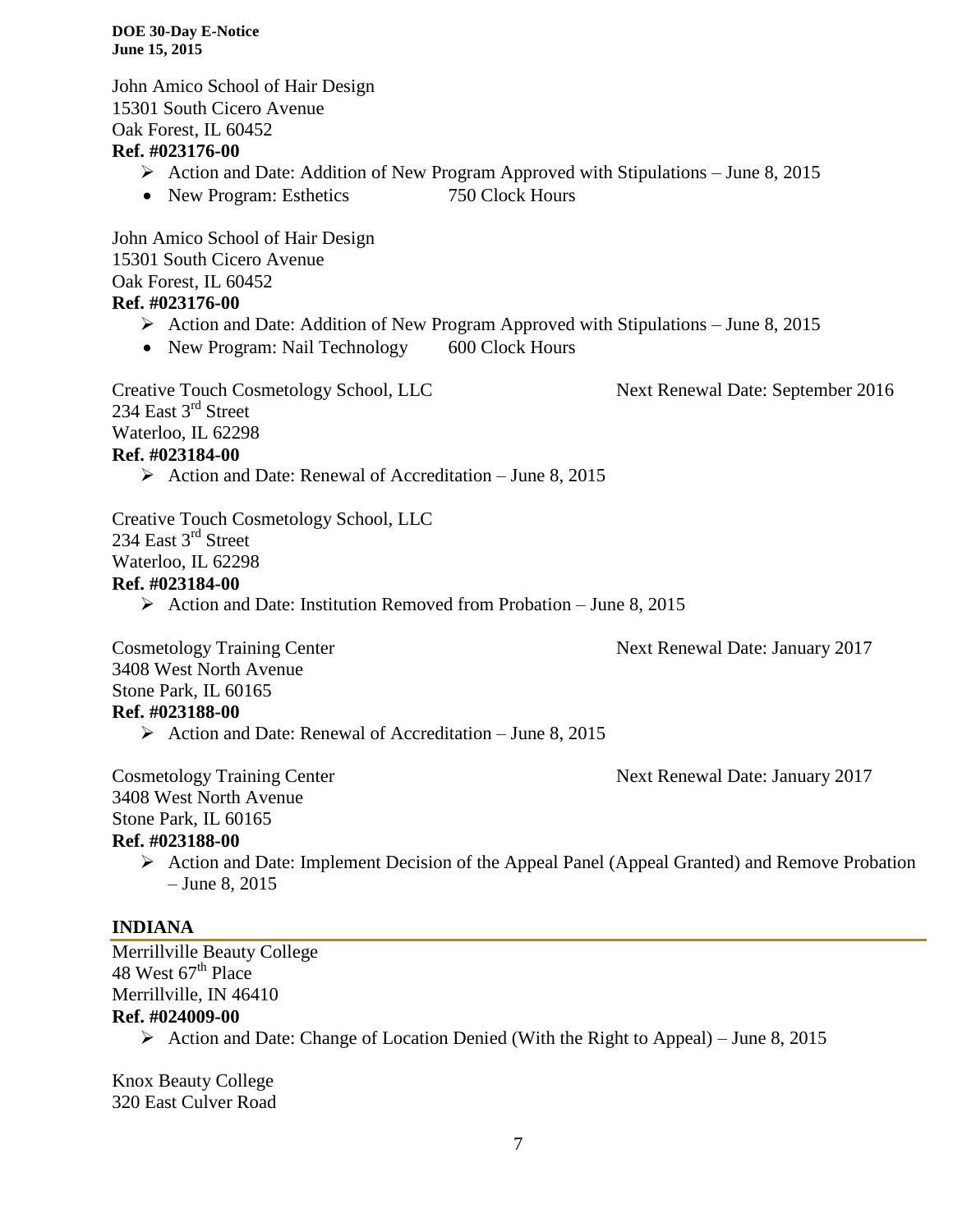Knox, IN 46534 **Ref. #024042-00**

 $\triangleright$  Action and Date: Institution Continued on Financial Reporting Requirement – June 8, 2015

# **IOWA**

Paul Mitchell The School Davenport 4020 Brady Street Davenport, IA 52806 **Ref. #B23152-02**

Action and Date: Teach Out Plan Approved – June 8, 2015

PCI Academy 309 Kitty Hawk Drive Ames, IA 50010

# **Ref. #025026-00**

- $\triangleright$  Action and Date: Addition of New Program Denied (With the Right to Appeal) June 8, 2015
- Program Denied: Skin & Nail Specialist 925 Clock Hours

#### **KANSAS**

Bellus Academy 1130 Westloop Place Manhattan, KS 66502

# **Ref. #B14240-01**

- Action and Date: Non-Substantive Change of Contact Person Acknowledged June 9, 2015
- Previous Contact Person: Lynelle Lynch
- New Contact Person: Mr. David Taylor

Sidney's Hairdressing College, Inc. Next Renewal Date: January 2020 Hutchinson, KS 67501

- **Ref. #026031-00**
	- $\triangleright$  Action and Date: Renewal of Accreditation June 8, 2015

#### **LOUISIANA**

 $200 \text{ E. } 3^{\text{rd}}$ 

Louisiana Academy of Beauty 550 East Laurel Eunice, LA 70535 **Ref. #028064-00**

 $\triangleright$  Action and Date: Institution Removed from Probation – June 8, 2015

Aveda Institute 1355 Polders Lane Covington, LA 70433 **Ref. #028069-00**

Action and Date: Institution Removed from Probation – June 8, 2015

Aveda Institute New Orleans 3330 Veterans Boulevard, Suite A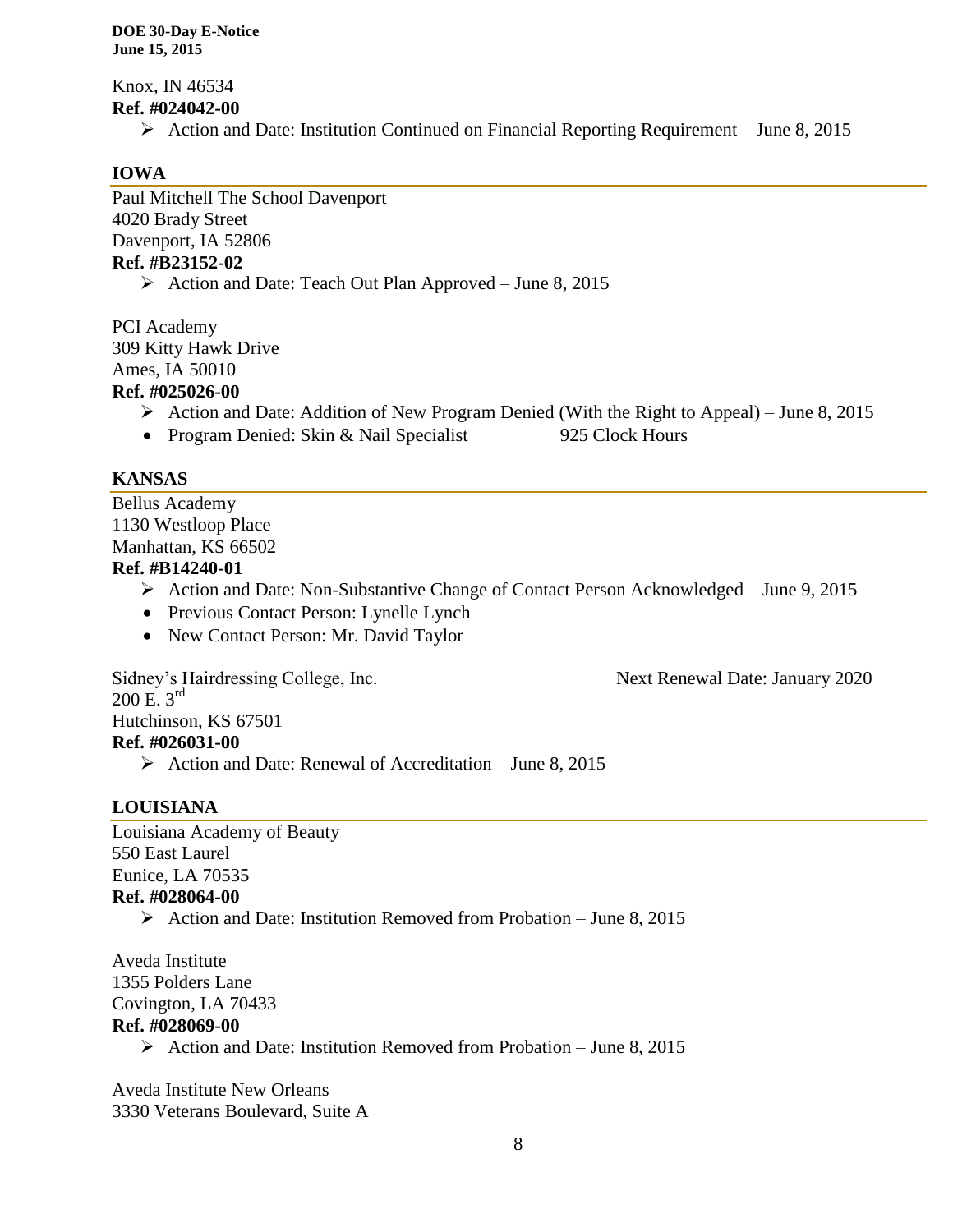Metairie, LA 70002 **Ref. #B28069-01**  $\triangleright$  Action and Date: Institution Removed from Probation – June 8, 2015

Aveda Institute-Hammond 102 East Thomas Street Hammond, LA 70403 **Ref. #B28069-09**

 $\triangleright$  Action and Date: Institution Removed from Probation – June 8, 2015

Hammond, LA 70403 **Ref. #B28069-09**

Aveda Institute-Hammond Next Renewal Date: September 2017 102 East Thomas Street **Previous Ref. #P28069-09** 

 $\triangleright$  Accreditation for Additional Location Granted – June 8, 2015

# **MARYLAND**

Del-Mar-VA Beauty Academy 1986 1997 Next Renewal Date: May 2020 111 Milford Street Salisbury, MD 21801 **Ref. #030003-00**

 $\triangleright$  Action and Date: Renewal of Accreditation with Recommendation for Improvement – June 8, 2015

Aesthetics Institute of Cosmetology Next Renewal Date: September 2018 701 Russell Avenue Space H1110 Gaithersburg, MD 20877 **Ref. #030032-00**  $\triangleright$  Action and Date: Renewal of Accreditation – June 8, 2015

# **MICHIGAN**

Michigan College of Beauty-Troy, Inc. 3498 Rochester Road Troy, MI 48083 **Ref. #032055-00**

 $\triangleright$  Action and Date: Institution Continued on Financial Monitoring and Placed on Probation – June 8, 2015

Blue Water College of Cosmetology, Inc. DBA Martin Parsons Academy of Design 1871 Gratiot Boulevard Marysville, MI 48040 **Ref. #032108-00**

 $\triangleright$  Action and Date: Institution Removed from Probation – June 8, 2015

Blue Water College of Cosmetology, Inc. DBA Next Renewal Date: September 2016 Platinum College of Cosmetology – East Previous Ref. #P32108-02 23620 Harper Avenue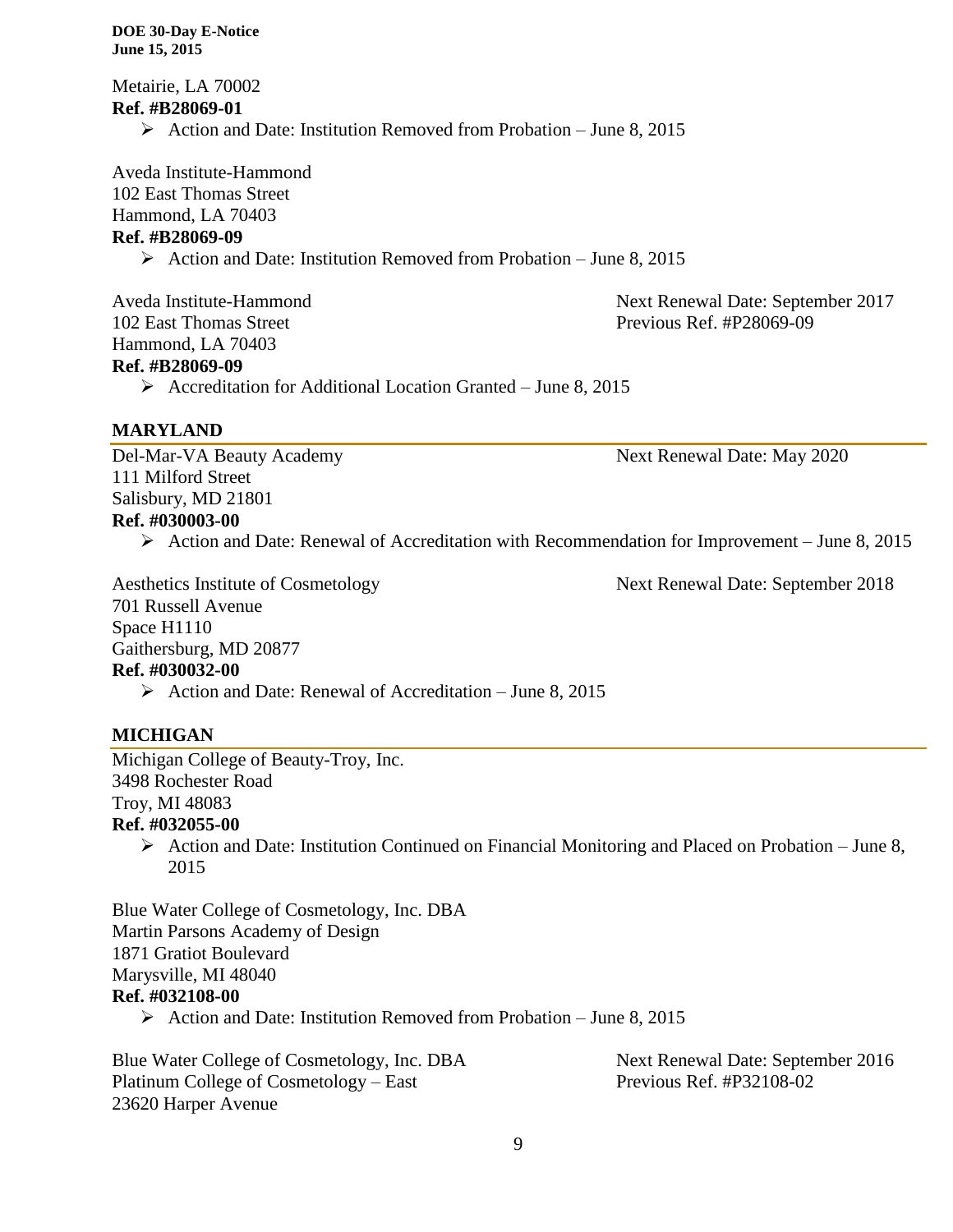St. Clair Shores, MI 48080 **Ref. #B32108-02**  $\triangleright$  Action and Date: Accreditation for Additional Location Granted – June 8, 2015

Blue Water College of Cosmetology, Inc. DBA Platinum College of Cosmetology – East 23620 Harper Avenue St. Clair Shores, MI 48080 **Ref. #B32108-02**

 $\triangleright$  Action and Date: Institution Removed from Probation – June 8, 2015

The Salon Spa Academy 1416 West Columbia Avenue Battle Creek, MI 49015 **Ref. #032117-00**

Action and Date: Addition of New Program Approved – June 8, 2015

• New Program: Limited Specialist Skin Care Instructor 300 Clock Hours

# **MISSISSIPPI**

1815 Terry Road Jackson, MS 39204 **Ref. #034006-00**

 $\triangleright$  Action and Date: Renewal of Accreditation – June 8, 2015

Academy of Hair Design #1 Next Renewal Date: May 2021 1301 Sunset Drive, #JK Grenada, MS 38901

# **Ref. #B34006-01**

 $\triangleright$  Action and Date: Renewal of Accreditation – June 8, 2015

KC's School of Hair Design 187 Highway 15 North Pontotoc, MS 38863 **Ref. #034082-00**

# $\triangleright$  Action and Date: Change of Location Approved – June 8, 2015

- Previous Location: 7 Lafayette Street, Pontotoc, MS 38863
- New Location: 187 Highway 15 North, Pontotoc, MS 38863

# **MISSOURI**

National Academy of Beauty Arts 157 Concord Plaza St. Louis, MO 63128 **Ref. #035010-00**

- $\triangleright$  Action and Date: Change of Control Approved with a Stipulation June 8, 2015
- Previous Ownership: Beauty Unlimited, Inc. 100% Gary Schaefer 90%

Academy of Hair Design #3 Next Renewal Date: May 2021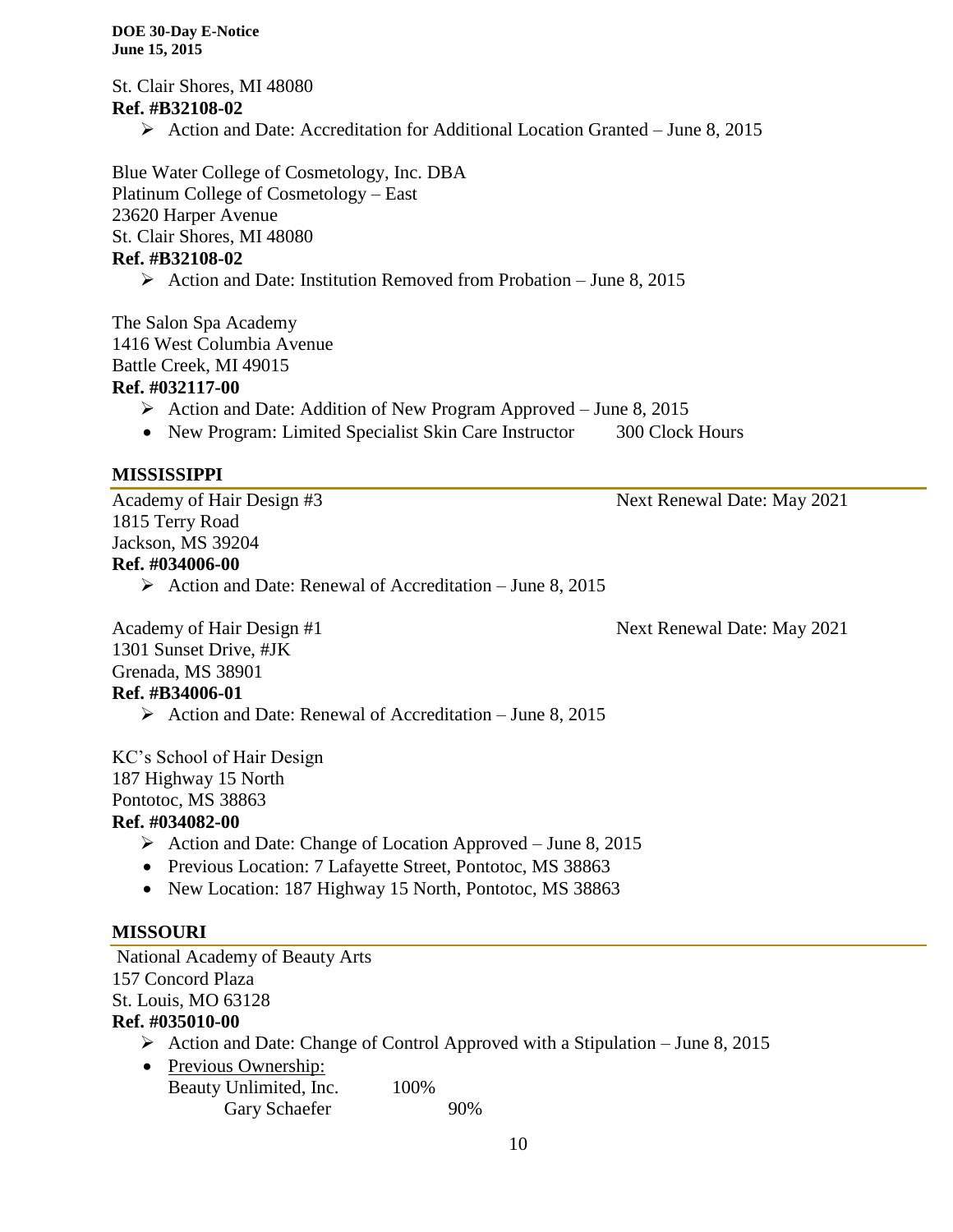|           | Stephen Witte          |      | 10\% |
|-----------|------------------------|------|------|
| $\bullet$ | New Ownership:         |      |      |
|           | Beauty Unlimited, Inc. | 100% |      |
|           | Stephen Witte          |      | 100% |

National Academy of Beauty Arts 137 Twin City Plaza Crystal City, MO 63019 **Ref. #B35010-01**

#### $\triangleright$  Action and Date: Change of Control Approved with a Stipulation – June 8, 2015

| $\bullet$ | Previous Ownership:    |      |     |
|-----------|------------------------|------|-----|
|           | Beauty Unlimited, Inc. | 100% |     |
|           | Gary Schaefer          |      | 90% |
|           | Stephen Witte          |      | 10% |
|           |                        |      |     |

| $\bullet$ | New Ownership:         |      |      |
|-----------|------------------------|------|------|
|           | Beauty Unlimited, Inc. | 100% |      |
|           | Stephen Witte          |      | 100% |

National Academy of Beauty Arts

670 Walton Drive

Farmington, MO 63640

#### **Ref. #035048-00**

- Action and Date: Change of Control Approved with a Stipulation June 8, 2015
- Previous Ownership: N.A.B.A. Holding, Inc. 100% A. Trong, 1998.<br>Gary Schaefer 90% Stephen Witte 10% • New Ownership:

| N.A.B.A. Holding, Inc. | 100% |      |
|------------------------|------|------|
| Stephen Witte          |      | 100% |

Paul Mitchell the School Missouri Columbia 1611 Burlington Street, Suite A Columbia, MO 65202 **Ref. #035083-00**

 $\triangleright$  Action and Date: Institution Removed from Probation – June 8, 2015

Paul Mitchell the School Missouri Columbia 1611 Burlington Street, Suite A Columbia, MO 65202 **Ref. #035083-00**

 Action and Date: Change of Control Visit Acknowledged and Accreditation Continued – June 8, 2015

St. Louis Hair Academy Inc. 3701 Kossuth St. Louis, MO 63107 **Ref. #035084-00**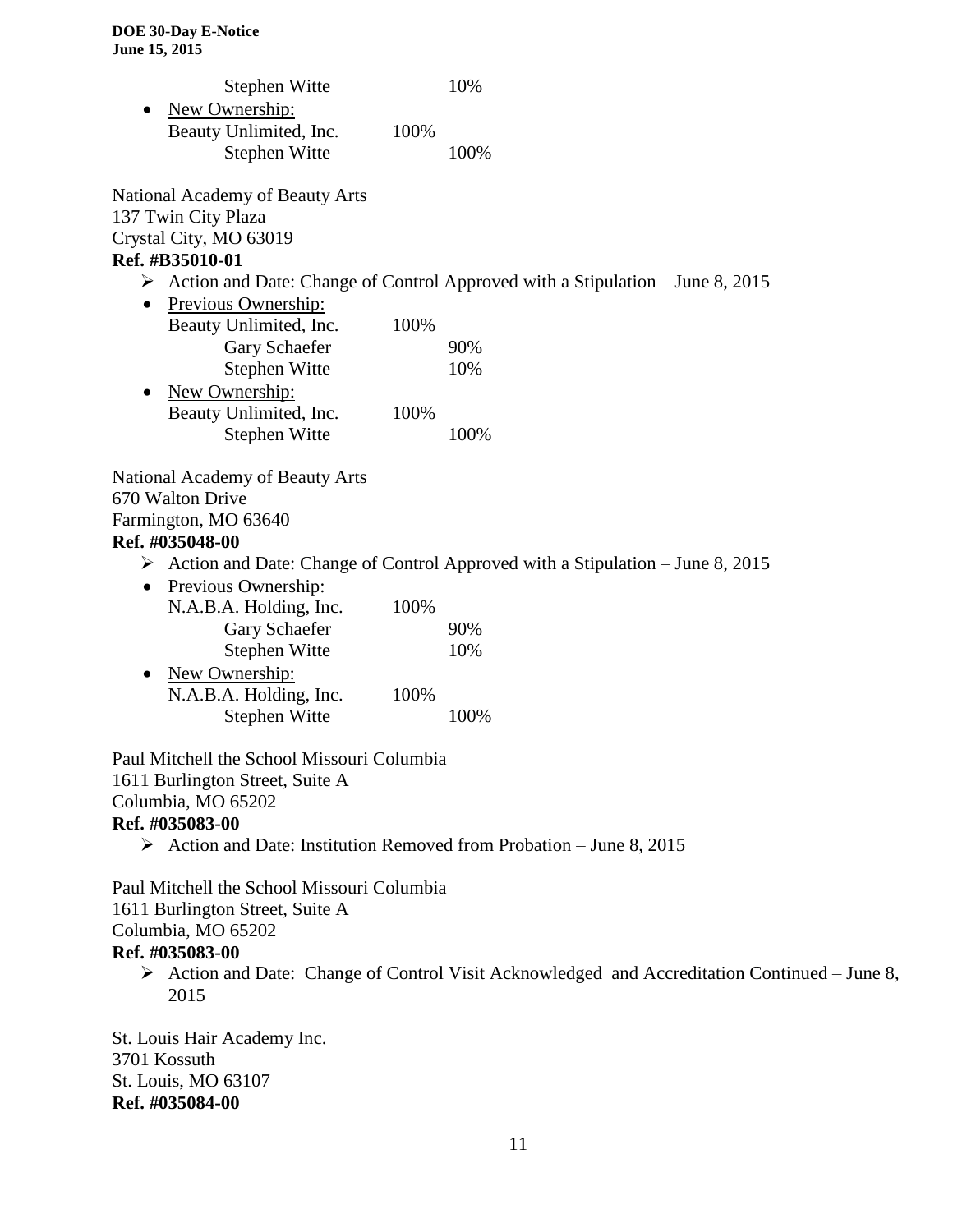Action and Date: Institution Removed from Financial Monitoring – June 8, 2015

eClips School of Barbering Previous Ref. #B35096-02 9140 Page Avenue Overland, MO 63114 **Ref. #035096-00**  $\triangleright$  Action and Date: Additional Location to Main Campus Re-Designation Approved – June 8, 2015 eClips School of Cosmetology and Barbering Previous Ref. #035096-00 52 South Plaza Way Cape Girardeau, MO 63701

# **Ref. #B35096-02**

 $\triangleright$  Action and Date: Main Campus to Additional Location Re-Designation Approved – June 8, 2015

Beyond The Basics School of Cosmetology 1031 Schoolview Drive Ste A, B, & C Marshfield, MO 65706 **Ref. #035114-00**

Action and Date: Institution Removed from Financial Monitoring – June 8, 2015

#### **NEBRASKA**

Paul Mitchell the School-Lincoln 5601 South 59<sup>th</sup> Street, Suite D Lincoln, NE 68516

#### **Ref. #P59042-01**

Action and Date: Provisional Additional Location Accreditation Continued – June 8, 2015

#### **NEW HAMPSHIRE**

Paul Mitchell The School Portsmouth 140 Congress Street Portsmouth, NH 03801

# **Ref. #039002-00**

 $\triangleright$  Action and Date: Institution Continued on Financial Monitoring and Placed on Probation – June 8, 2015

# **NEW JERSEY**

Rizzieri Aveda School for Beauty and Wellness 8200 Town Center Boulevard Voorhees, NJ 08043 **Ref. #040017-00**

- Action and Date: Addition of New Program Approved June 8, 2015
- New Program: Barber 900 Clock Hours

#### **NEW YORK**

Atelier Esthetique Institute of Esthetics, Inc. 154 West 14<sup>th</sup> Street, Suite 901 New York, NY 10011 **Ref. #042125-00**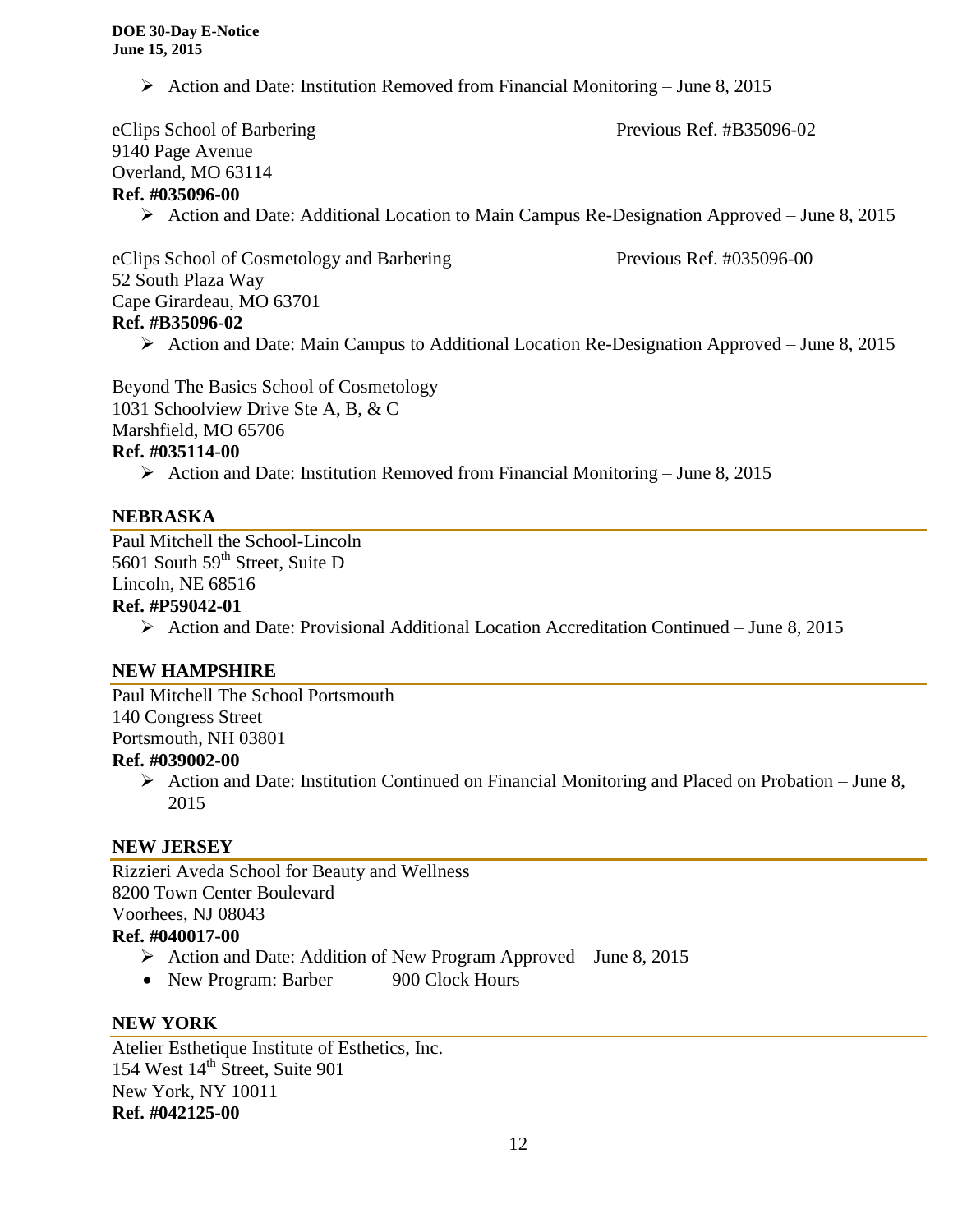- $\triangleright$  Action and Date: Change of Location Approved June 8, 2015
- Previous Location: 386 Park Avenue South, Suite 1409, New York, NY 10016
- New Location: 154 West  $14<sup>th</sup>$  Street, Suite 901, New York, NY 10011

Ferrara's Beauty School Next Renewal Date: May 2018 108-22 Queens Boulevard,  $2<sup>nd</sup>$  Floor Previous Ref. #I12064-00 Forest Hills, NY 11375 **Ref. #042137-00**  $\triangleright$  Action and Date: Initial Accreditation Granted – June 8, 2015

# **NORTH CAROLINA**

Aveda Institute Charlotte 1520 South Blvd. Suite 150 Charlotte, NC 28203 **Ref. #B28069-04**

 $\triangleright$  Action and Date: Institution Removed from Probation – June 8, 2015

Paul Mitchell The School Fayetteville Next Renewal Date: May 2021 505 A Cross Creek Mall Fayetteville, NC 28303 **Ref. #043009-00**

Action and Date: Renewal of Accreditation – June 8, 2015

Park West Barber School Previous Ref. #A43044-06 8925-7 J.M. Keynes Drive Charlotte, NC 28262

# **Ref. #P43044-06**

Action and Date: Provisional Accreditation for Additional Location Granted – June 8, 2015

Alexander Paul Institute of Hair Design Next Renewal Date: May 2021 1011 Charles Boulevard, Suite A Greenville, NC 27858 **Ref. #043048-00**

 $\triangleright$  Action and Date: Renewal of Accreditation – June 8, 2015

Alexander Paul Institute of Hair Design 1011 Charles Boulevard, Suite A Greenville, NC 27858

#### **Ref. #043048-00**

- $\triangleright$  Action and Date: Addition of New Program Approved June 8, 2015
- New Program: Esthetics (English) 700 Clock Hours

World of Excellence Beauty College, Inc. 3519 Fayetteville Street Durham, NC 27707 **Ref. #043049-00**  $\triangleright$  Action and Date: Institution Continued on Probation – June 8, 2015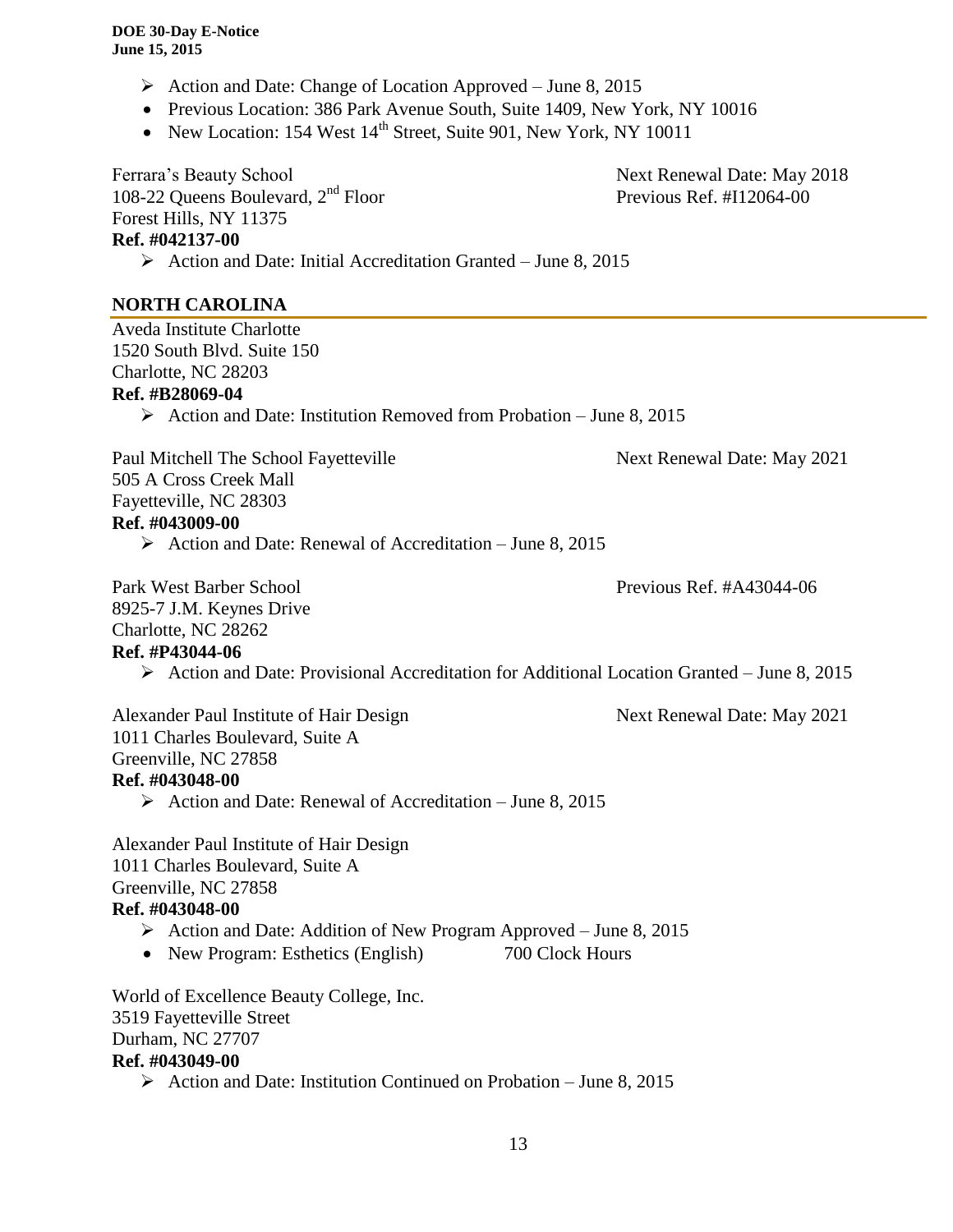# **OHIO**

Fairview Academy 22610 Lorain Road Fairview Park, OH 44126 **Ref. #045096-00**  $\triangleright$  Action and Date: Institution Removed from Probation – June 8, 2015

22610 Lorain Road Fairview Park, OH 44126 **Ref. #045096-00**

 $\triangleright$  Action and Date: Renewal of Accreditation – June 8, 2015

## **OKLAHOMA**

Technical Institute of Cosmetology Arts & Sciences 822 East  $6<sup>th</sup>$  Street Tulsa, OK 74120 **Ref. #046055-00**

Action and Date: Institution Removed from Low Outcomes Monitoring (Placement) – June 8, 2015

#### **PENNSYLVANIA**

Bella Capelli Academy, LLC 151 Wyngate Drive Monroeville, PA 15146

#### **Ref. #048123-00**

Action and Date: Non-Substantive to Substantive Change of Ownership Approved – June 8, 2015

| Previous Ownership:                             |       |       |
|-------------------------------------------------|-------|-------|
| Bella Capelli Academy, LLC                      | 100%  |       |
| Ben Pusateri                                    |       | 25%   |
| Paul Desabato                                   |       | 25%   |
| Eugene Scialli                                  |       | 25%   |
| <b>Anthony Desimore</b>                         |       | 12.5% |
| Linda Damico                                    |       | 12.5% |
| New Ownership:<br>$D_0$ lle Canalli Academy IIC | 10004 |       |

| Bella Capelli Academy, LLC | 100% |
|----------------------------|------|
| Paul Desabato              | 40%  |
| Benjamin Pusateri          | 40%  |
| <b>Anthony Desimone</b>    | 20%  |

Bella Capelli Academy, LLC

Robinson Plaza II, Suite 100, Route 60 and Park Manor Drive Pittsburgh, PA 15205

## **Ref. #B48123-01**

- Action and Date: Non-Substantive to Substantive Change of Ownership Approved June 8, 2015
- Previous Ownership: Bella Capelli Academy, LLC 100%

Fairview Academy **Next Renewal Date: September 2016**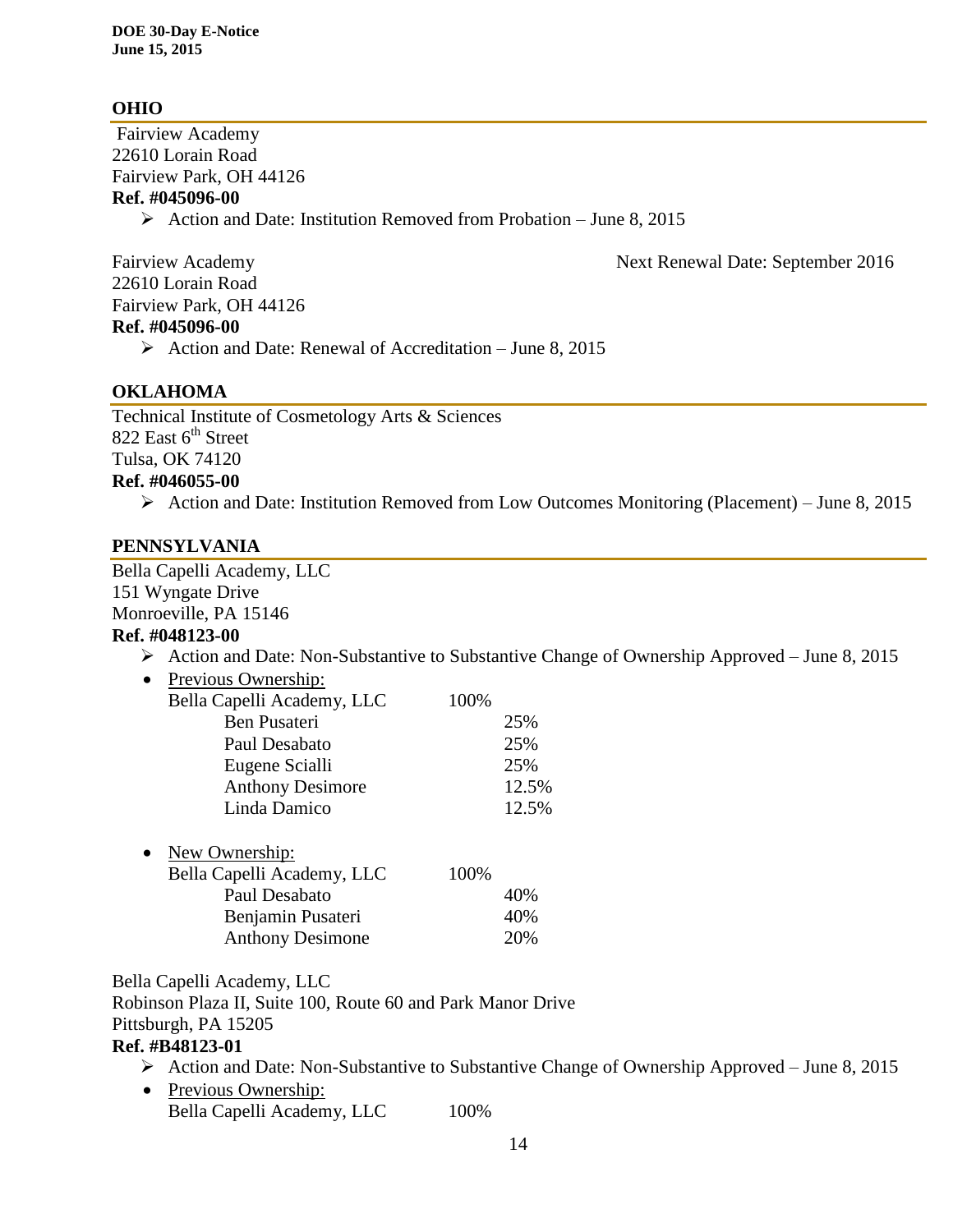|           | Ben Pusateri               |      | 25%   |
|-----------|----------------------------|------|-------|
|           | Paul Desabato              |      | 25%   |
|           | Eugene Scialli             |      | 25%   |
|           | <b>Anthony Desimore</b>    |      | 12.5% |
|           | Linda Damico               |      | 12.5% |
|           |                            |      |       |
| $\bullet$ | New Ownership:             |      |       |
|           | Bella Capelli Academy, LLC | 100% |       |
|           | Paul Desabato              |      | 40%   |
|           | Benjamin Pusateri          |      | 40%   |
|           | <b>Anthony Desimone</b>    |      | 20%   |
|           |                            |      |       |

## **PUERTO RICO**

Modern Hairstyling Institute Betances #20 Corner Degetau Bayamon, Puerto Rico 00961 **Ref. #062052-00**

- $\triangleright$  Action and Date: Change of Location Approved June 8, 2015
- Previous Location: Dr. Veve #57, Bayamon, Puerto Rico 00961
- New Location: Betances #20 Corner Degetau, Bayamon, Puerto Rico 00961

#### **TENNESSEE**

Aveda Institute Nashville 1765 Galleria Boulevard Franklin, TN 37067-1602

#### **Ref. #B28069-08**

Action and Date: Institution Removed from Probation – June 8, 2015

Franklin, TN 37067-1602 **Ref. #B28069-08**

Aveda Institute Nashville Next Renewal Date: September 2017 1765 Galleria Boulevard Previous Ref. #P28069-08

 $\triangleright$  Action and Date: Accreditation of Additional Location Granted – June 8, 2015

#### **TEXAS**

Aveda Institute Houston 19241 David Memorial Drive, Suite 100 Shenandoah, TX 77385 **Ref. #B28069-02** Action and Date: Institution Removed from Probation – June 8, 2015

Aveda Institute Dallas 8188 Park Lane, Suite C – 150 Dallas, TX 75231 **Ref. #B28069-05**

Action and Date: Institution Removed from Probation – June 8, 2015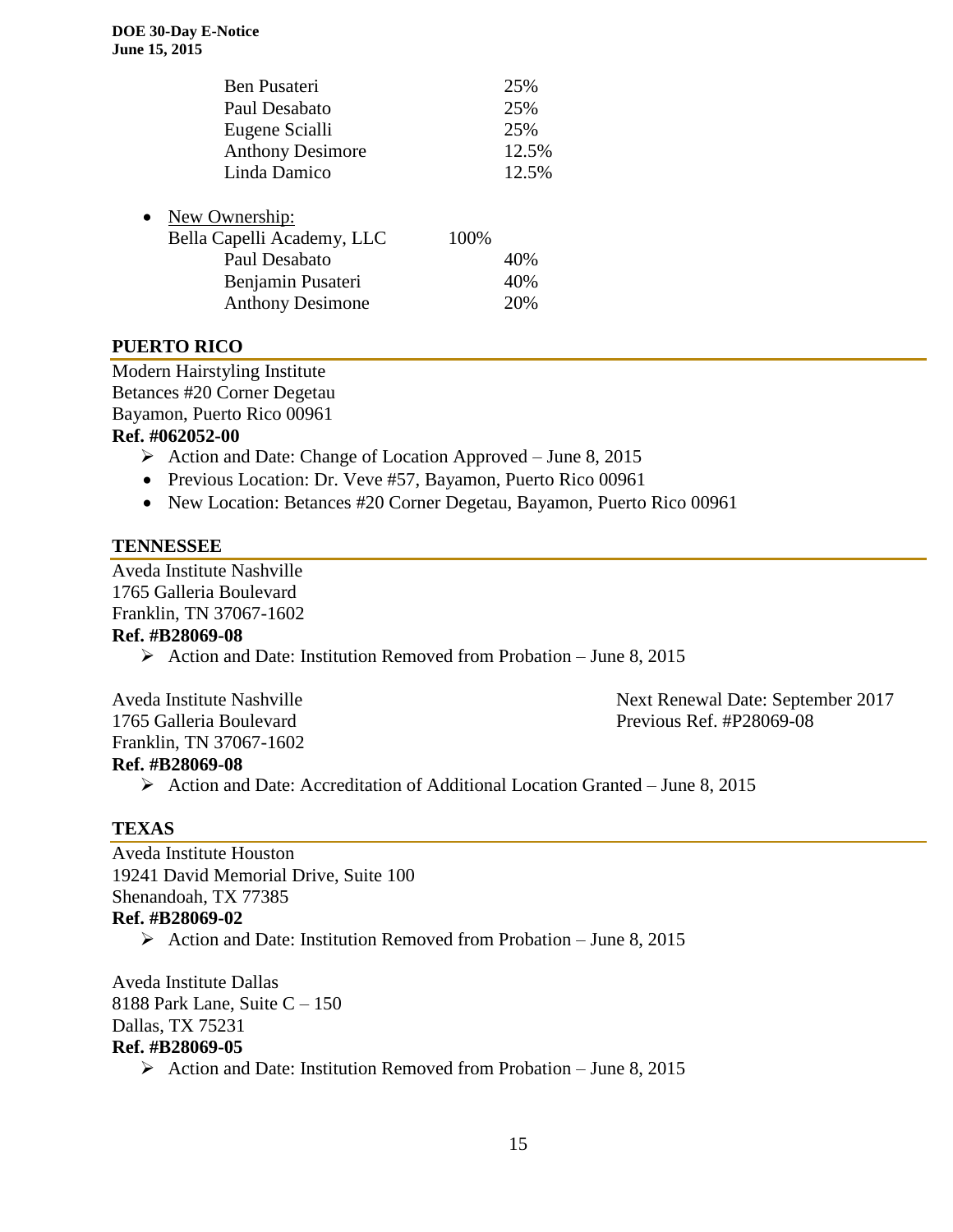Aveda Institute Austin 3300 North I-35 Suite 100 Austin, TX 78705

# **Ref. #B28069-07**

 $\triangleright$  Action and Date: Institution Removed from Probation – June 8, 2015

3939 South Polk, Suite 505 Previous Ref. #P53183-02 Dallas, TX 75224 **Ref. #B53183-02**

MJ's Barber Academy Next Renewal Date: September 2015

 $\triangleright$  Action and Date: Accreditation for Additional Location Granted – June 8, 2015

## **UTAH**

Paul Mitchell The School 1969 East Murray Holladay Road Salt Lake City, UT 84117

#### **Ref. #054033-00**

- Action and Date: Addition of New Program Approved (Met Stipulation) June 10, 2015
- New Program: Instructor 1000 Clock Hours

Paul Mitchell The School Ogden 2285 Grant Avenue Ogden, UT 84401 **Ref. #B54033-02**

- Action and Date: Addition of New Program Approved (Met Stipulation) June 10, 2015
- New Program: Instructor 1000 Clock Hours

Paul Mitchell The School Logan 255 South Main Street, Suite 200 Logan, UT 84321 **Ref. #054047-00**

- Action and Date: Addition of New Program Approved June 8, 2015
- New Program: Cosmetology/Barbering 2000 Clock Hours

Paul Mitchell The School Logan 255 South Main Street, Suite 200 Logan, UT 84321 **Ref. #054047-00**

- $\triangleright$  Action and Date: Addition of New Program Approved June 10, 2015
- New Program: Instructor Program 1000 Clock Hours

Renaissance Academie LLC 1460 North Moon River Drive

# Provo, UT 84604

#### **Ref. #054057-00**

 $\triangleright$  Action and Date: Institution Removed from Financial Monitoring – June 8, 2015

#### **WASHINGTON**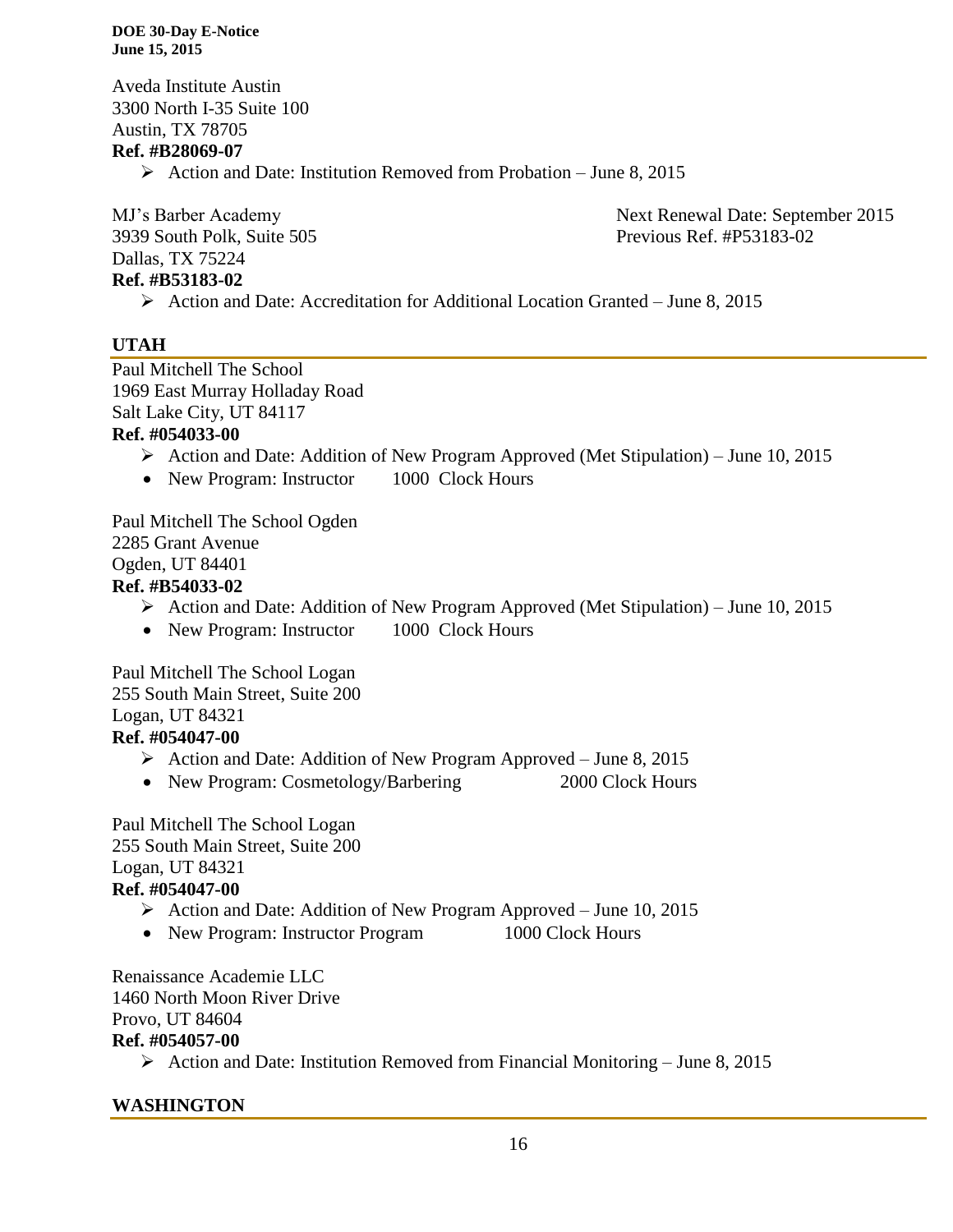Academy of Cosmetology, LLC 1368 Jadwin Avenue Richland, WA 99354 **Ref. #057068-00**  $\triangleright$  Action and Date: Teach Out Plan Approved – June 8, 2015

International Beauty Education Center Next Renewal Date: May 2018 12832 West Sunset Highway Previous Ref. #I14236-00 Airway Heights, WA 99001 **Ref. #057072-00**

 $\triangleright$  Action and Date: Initial Accreditation Granted – June 8, 2015

#### **WASHINGTON DC**

Aveda Institute Washington D.C. 713  $7<sup>th</sup>$  Street N.W.

Washington, DC 20001

#### **Ref. #B28069-06**

 $\triangleright$  Action and Date: Institution Removed from Probation – June 8, 2015

#### **WISCONSIN**

Panache Academy of Beauty Previous Ref. #A59048-01 2275 Deming Way Middleton, WI 53562

# **Ref. #P59048-01**

 $\triangleright$  Action and Date: Initial Accreditation for Additional Location Granted – June 8, 2015

Bella Academy of Cosmetology 338 Pearl Avenue Oshkosh, WI 54901 **Ref. #059049-00**

 $\triangleright$  Action and Date: Institution Placed on Financial Reporting Requirement – June 8, 2015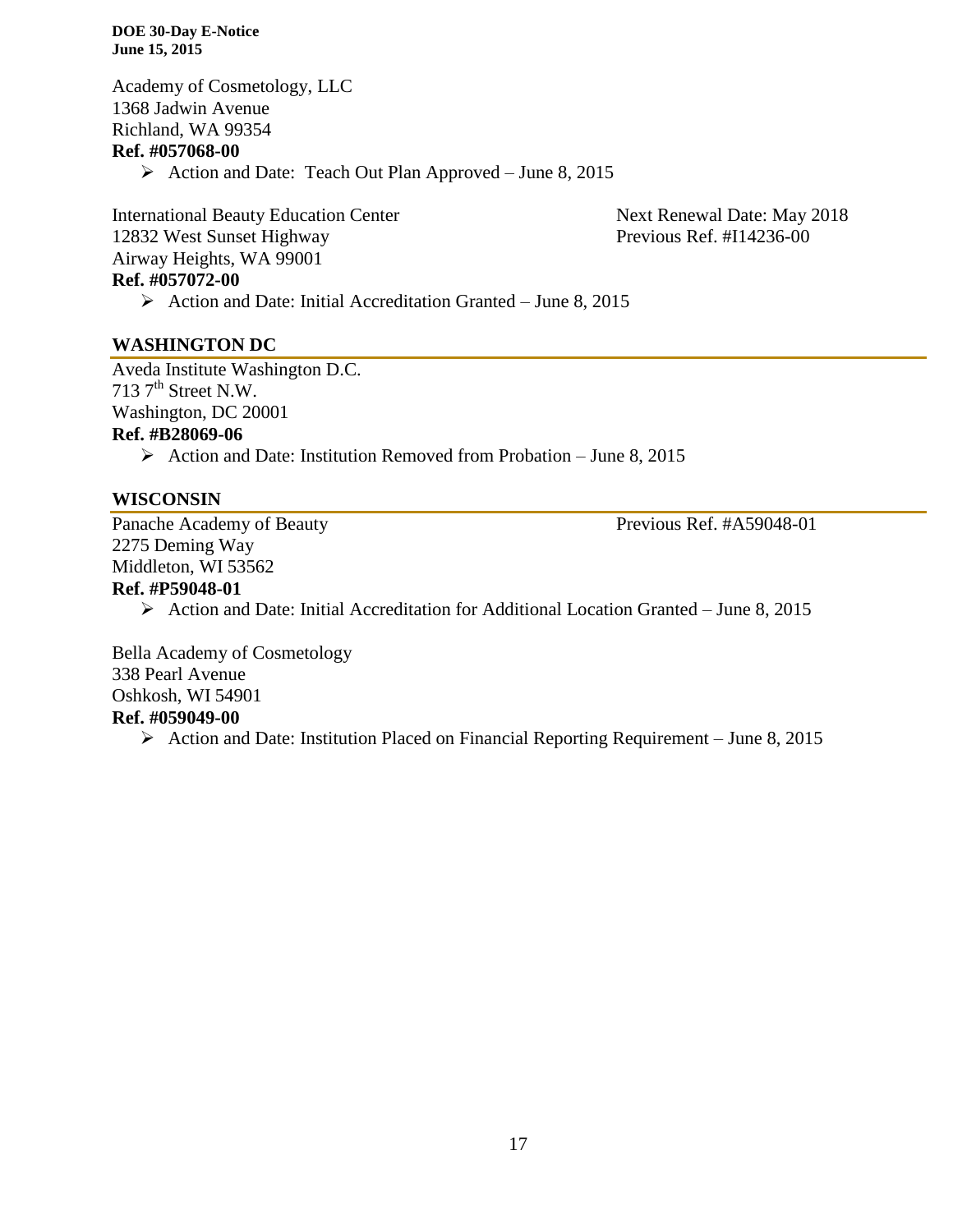#### **To The Following:**

# **United States Department of Education**

- **Ms. Kathleen Hochhalter- Special Assistant-- Administrative Actions & Appeals Division**
- **Ms.** Mary Gust- Director-- Administrative Actions  $\&$  Appeals Division
- **Department of Education Accreditation Division- USDOE-- Washington, DC**
- Ms. Cathy Sheffield- Accreditation & State Liaison Office-- USDOE--- Washington, DC
- **MS. Rachael Shultz- Accreditation and State Liaison Office-- USDOE --- Washington, DC**
- Ms. Lauren Pope- Administrative Actions and Appeals Services Group-- Washington, DC
- Ms. Patrice Fleming-Team Leader-- School Participation Team--- Boston/New York
- **MS. Betty Coughlin- Area Case Director-- School Participation Team--- Boston/New York**
- Ms. Tracy Nave-Team Leader-- School Participation Team--- Boston/New York
- **Mr. Christopher Curry- Team Leader-- School Participation Team--- Boston/New York**
- Ms. Martina Fernandez-Rosario- Acting Area Case Director-- School Participation---
- **San Francisco/Seattle**
- **Ms. Kerry O'Brien- Team Leader-- School Participation Team--- Denver**
- **Mr. Michael Frola- Area Case Director-- School Participation Team--- Philadelphia**
- **Ms. Nancy Paula Gifford- Area Case Director-- School Participation Team--- Philadelphia**
- Ms. Sherrie Bell- Compliance Manager—School Participation Team--- Philadelphia
- Mr. Jesus Moya- Team Leader-- School Participation Team--- Dallas
- **MS. Kim Peeler- Team Leader-- School Participation Team--- Dallas**
- **Ms. Cynthia Thorton- Area Case Director for Region 6-- School Participation Team--- Dallas**
- **Mr. Christopher Miller-Team Leader-- School Participation Team--- Atlanta**
- **Mr. Ralph Lobosco- Area Case Director-- School Participation Team--- Kansas City**
- Mr. Douglas Parrott- Area Case Director-- School Participation Team--- Chicago/Denver
- **MS. Carolyn White-Team Director-- School Participation Team--- South Central**

# **Accreditors**

- **Mr. Bill Larkin- Executive Director-- ACCET**
- **Mr. Michale McComis, Ed.D.- Executive Director-- ACCSC**
- Mr. Albert Gray, Ph.D.- Executive Director-- ACICS
- **Dr.** Gary Puckett- Executive Director-- COE

# **State Authorities**

- **Mr.** Bob McKee- AL State Board of Cosmetology-- Montgomery, AL
- Ms. Theresa Bunch- AZ State Board of Cosmetology-- Tempe, AZ
- Ms. Kelli Kersey- AR Department of Health (Section Chief, Cosmetology)-- Little Rock, AR
- Mr. Charles Kirkpatrick- AR State Board of Barber Examiners-- Little Rock, AR
- Ms. Kristy Underwood- CA Board of Barbering & Cosmetology-- Sacramento, CA
- Ms. Christine Jones- CA Board of Barbering & Cosmetology-- Sacramento, CA
- **Ms. Leeza Rifredi** Licensing Manager BPPE--CA
- Ms. Joanne Wenzel Bureau Chief BPPE—CA
- Ms. Yvette Johnson Enforcement Chief BPPE CA
- **Ms. Pamela Goens- CO Office of Barber & Cosmetology Licensure-- Denver, CO**
- **Mr. Douglas Parrott- Area Case Director-- School Participation Team—Denver, CO**
- Ms. Janet Brancifort- CT Examining Board for Barbers, Hairdressers, & Cosmeticians-- Hartford, CT
- Ms. Judy Letterman- DE Board of Cosmetology & Barbering-- Dover, DE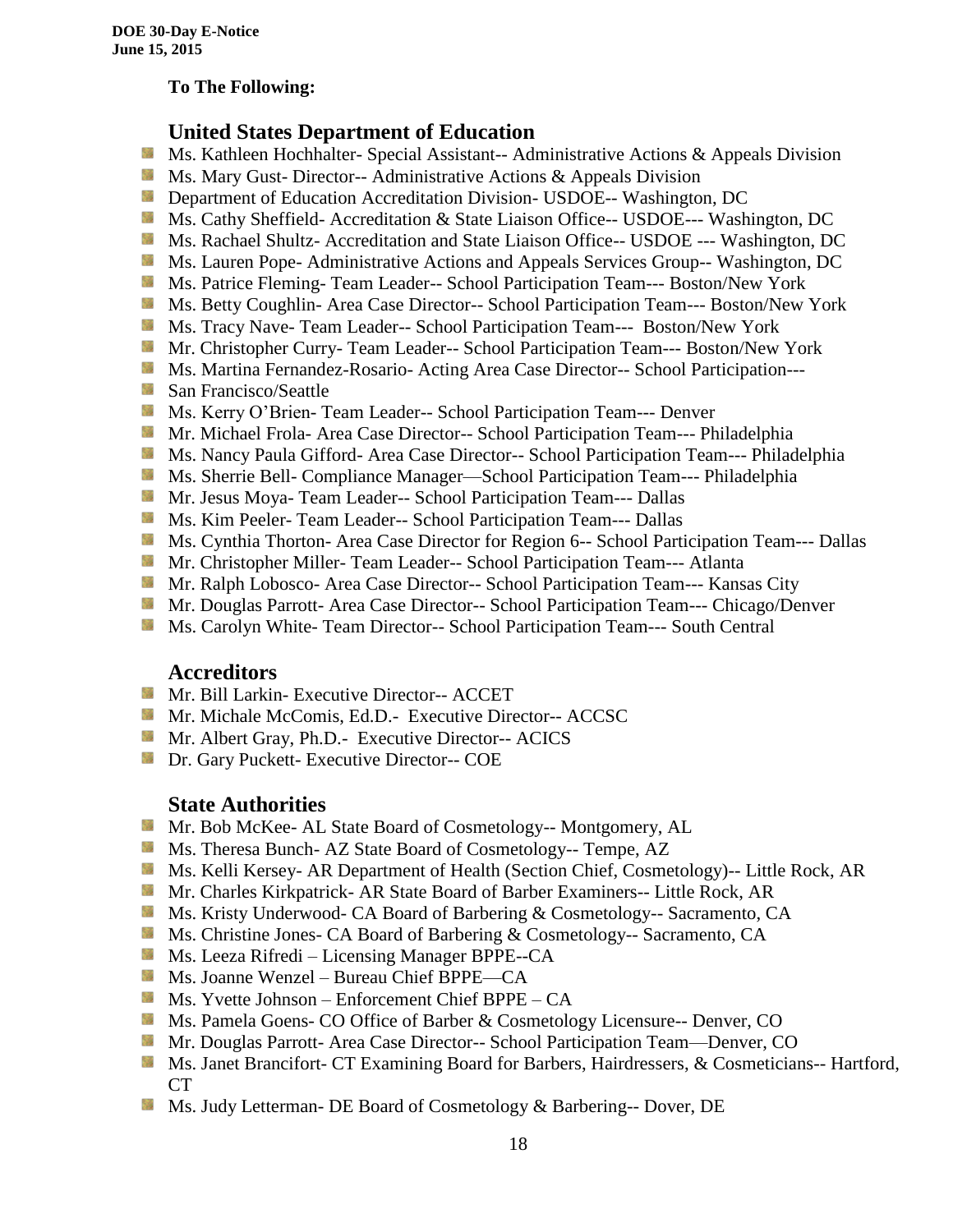- **Mr.** Clifford Cooks- DC Department of Consumer & Regulatory Affairs-- Washington, DC
- Ms. Robyn Barineau- FL State Board of Cosmetology & Barbers Board-- Tallahassee, FL
- Mr. Josh Waters- GA State Board of Cosmetology & GA Board of Barbers-- Macon, GA
- **Ms. Margaret Guerrero- Guam Board of Barbering & Cosmetology-- Mangilao, Guam**
- **MS.** Laureen Kai- HI Barbering & Cosmetology Department-- Honolulu, HI
- **Ms.** Tana Cory- ID Bureau of Occupational Licenses-- Boise, ID
- Ms. Valerie Fenske Idaho State Board of Education ID
- **Ms. Keri Ginger- IL Department of Financial & Professional Regulation-- Springfield, IL**
- SS. Ms. Tracy Hicks- IN Professional Licensing Agency-- Indianapolis, IN
- Ms. Venus Vendoures Walsh Iowa Board of Cosmetology Arts & Sciences—Des Moines, IA
- **Ms.** Chiquita C. Coggs- KS State Board of Cosmetology-- Topeka, KS
- 56 Mr. H.R. Vacek- KS State Barber Board-- Topeka, KS
- Mr. Charles Lykins- KY Board of Hairdressers & Cosmetologists-- Frankfort, KY
- Mr. Steven Young- LA State Board of Cosmetology-- Baton Rouge, LA
- **Ms.** Latrice Matthews- LA Board of Barber Examiners-- Baton Rouge, LA
- **Ms.** Geraldine Betts- ME Office of Professional & Occupational Regulation-- Augusta, ME
- **Mr.** James Liddell ME Office of Professional & Occupational Regulation—Augusta, ME
- **Mr. Robert Wood- MD State Board of Cosmetologists-- Baltimore, MD**
- **Maryland State Board of Barbers- Baltimore, MD**
- Sandra Velasquez- MA Board of Cosmetology-- Boston, MA
- **M** Ms. Mary Jayne Fay, Ed.D.- MA Department of Education-- Malden, MA
- Sila Ms. Linda Clewley- MI State Board of Cosmetology-- Lansing, MI
- Ms. Gina Stauss- MN Board of Cosmetologist Examiners-- Minneapolis, MN
- **M** Minnesota Board of Cosmetologists Examiners –Minneapolis, MN
- 59 Ms. Cynthia Johnson- MS State Board of Cosmetology--Jackson, MS
- Ms. Emily Carroll- MO State Board of Cosmetology-- Jefferson City, MO
- Mr. Dennis Clark- MT Board of Barbers & Cosmetologists-- Helena, MT
- Ms. Kris Chiles- NE State Board of Cosmetology Examiners-- Lincoln, NE
- Nebraska Board of Barber Examiners- Lincoln, NE
- **Ms. Nadine Griego- NV State Board of Cosmetology-- Las Vegas, NV**
- Mr. Gary Landry NV State Board of Cosmetology Las Vegas, NV
- **Mr.** Adam Higginbotham NV State Board of Cosmetology Las Vegas, NV
- **Nevada State Board of Massage Therapy- Las Vegas, NV**
- Ms. Kathryn Wantuck- NH State Board of Barbering, Cosmetology, and Esthetics-- Concord, NH
- Mr. Jay Malanga- NJ Board of Cosmetology & Hairstyling-- Newark, NJ
- Ms. Antoinette Griego- NM State Board of Barbers & Cosmetologists-- Santa Fe, NM
- **Ms. Kathleen McCoy- NY Department of State-Division of Licensing Services-- Albany, NY**
- **Ms. Carol Yates- NY State Education Department-Bureau of Proprietary School Supervision--**Albany, NY
- Ms. Lynda Elliott- NC State Board of Cosmetic Art Examiners- Raleigh, NC
- **Mr. Wayne Mixon North Carolina Board of Barber Examiners- Raleigh, NC**
- Ms. Sue Meier- ND State Board of Cosmetology-- Bismarck, ND
- Ms. Tona Stevenson- North Dakota State Board of Barber Examiners-- Dickenson, ND
- Mr. Ed Highley Ohio State Barber Board OH
- Ms. Lori Pearson Ohio State Board of Cosmetology-- Grove City, OH
- Ms. Sherry Lewelling- OK Board of Cosmetology-- Oklahoma City, OK
- **Ms. Samantha Patnode- OR Health Licensing Agency-- Salem, OR**
- **Mr. Juan Baez-Arevalo** Director of Private Post Secondary Education Oregon Higher Education Coordinating Commission- OR